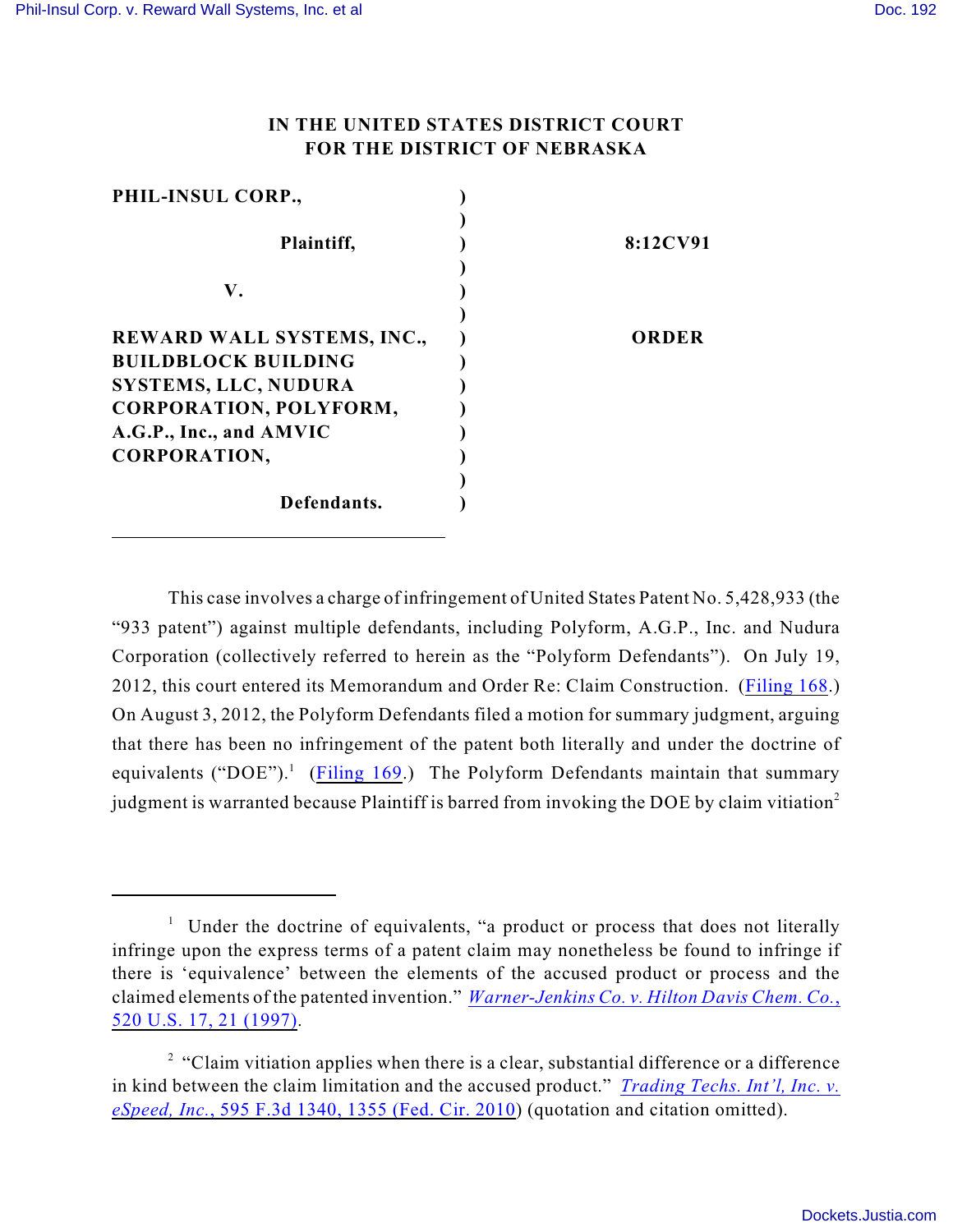and prosecution history estoppel.<sup>3</sup>

On August 14, 2012, Plaintiff filed a motion pursuant to [Fed. R. Civ. P. 56\(d\)](http://web2.westlaw.com/find/default.wl?cite=usca+civil+procedure+56&rs=WLW12.07&vr=2.0&rp=%2ffind%2fdefault.wl&utid=3&fn=_top&mt=ReutersNewsUS&sv=Split) requesting that it be permitted to depose Jean Louis Beliveau ("Beliveau"), the ownerexecutive of the Polyform Defendants, before responding to the Polyform Defendants' summary judgment motion. [\(Filing 172](https://ecf.ned.uscourts.gov/doc1/11312585299).) Plaintiff claims that additional evidence, specific to the factors to be considered in a DOE analysis, is required before it can fully respond to the summary judgment motion and that this evidence may be obtained by deposing Beliveau.

In response, the Polyform Defendants moved for a protective order, seeking to preclude Plaintiff from deposing Beliveau.<sup>4</sup> ([Filing 175](https://ecf.ned.uscourts.gov/doc1/11312585348).) They contend that because information from Beliveau would simply be directed to an attempt by Plaintiff to argue that the relevant products infringe under the DOE, there is no legitimate reason to take Beliveau's deposition. The Polyform Defendants claim that the DOE is not available to Plaintiff as a matter of law under prosecution history estoppel and claim vitiation and, therefore, no additional facts are necessary for the court to rule on the summary judgment motion. They further argue that because Beliveau, who lives in Montreal, Quebec, is unavailable for deposition until late September, postponing a ruling on the motion for summary judgment until Beliveau can be deposed would cause undue delay. In an apparent attempt to resolve this dispute, the Polyform Defendants offered an alternate witness for deposition. Plaintiff rejected this offer, maintaining that the proposed witness does not have the specialized knowledge that Beliveau possesses.

## **ANALYSIS**

Under [Fed. R. Civ. P. 56\(d\)](http://web2.westlaw.com/find/default.wl?cite=usca+civil+procedure+56&rs=WLW12.07&vr=2.0&rp=%2ffind%2fdefault.wl&utid=3&fn=_top&mt=ReutersNewsUS&sv=Split), the court may defer ruling on a motion for summary judgment if the party opposing the motion shows by affidavit that, for specified reasons, it

<sup>&</sup>lt;sup>3</sup> Prosecution history estoppel limits "the doctrine of equivalents when the applicant makes a narrowing amendment for purposes of patentability, or clearly and unmistakably surrenders subject matter by arguments made to the examiner." *[Salazar v. Procter & Gamble](http://web2.westlaw.com/find/default.wl?cite=414+f.3d+1344&rs=WLW12.07&vr=2.0&rp=%2ffind%2fdefault.wl&utid=3&fn=_top&mt=ReutersNewsUS&sv=Split) Co.*[, 414 F.3d 1342, 1344 \(Fed. Cir. 2005](http://web2.westlaw.com/find/default.wl?cite=414+f.3d+1344&rs=WLW12.07&vr=2.0&rp=%2ffind%2fdefault.wl&utid=3&fn=_top&mt=ReutersNewsUS&sv=Split)) (citation omitted).

<sup>&</sup>lt;sup>4</sup> The Polyform Defendants do not object to Plaintiff deposing Beliveau, if necessary, following the resolution of the motion for summary judgment.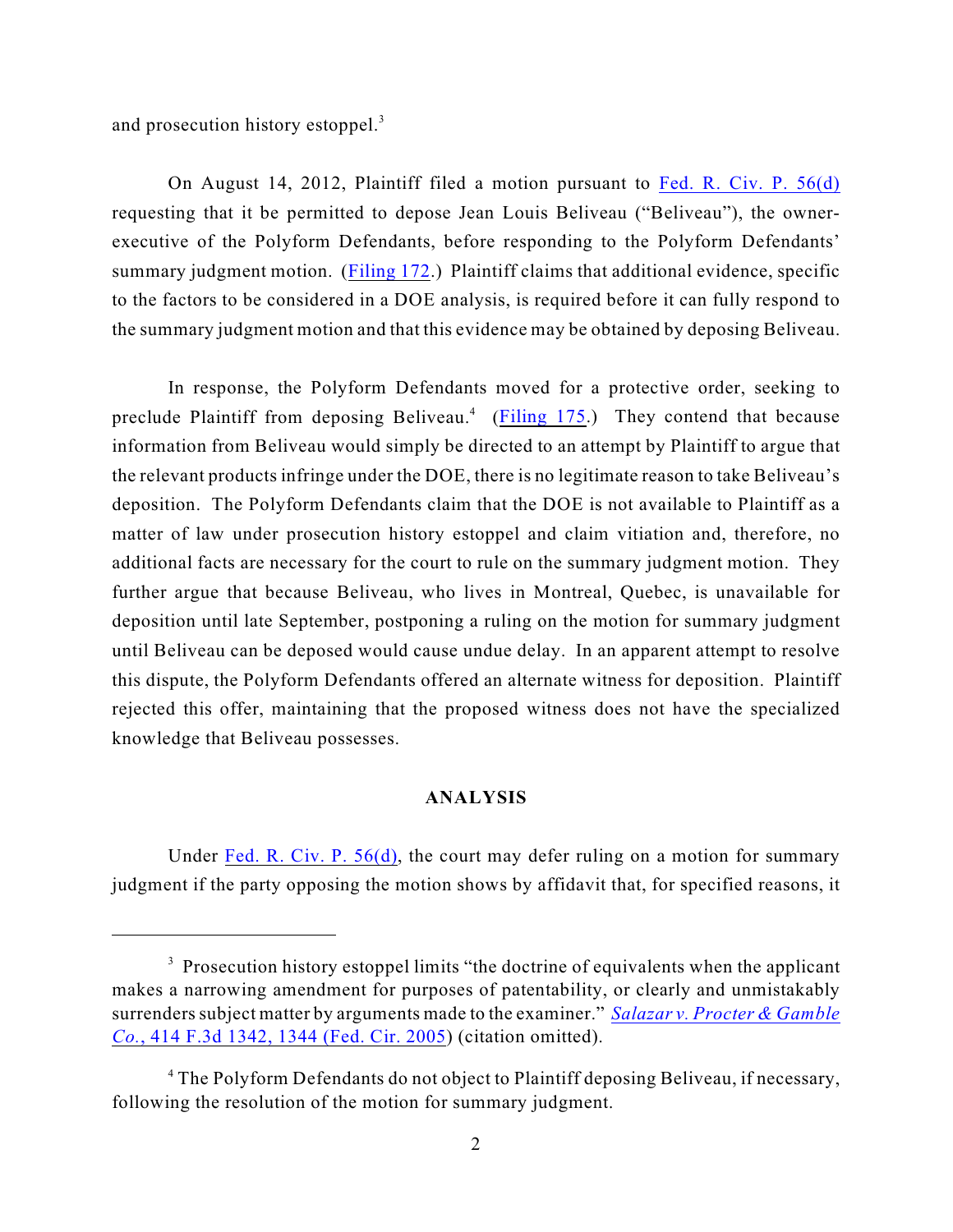cannot present facts essential to justify its opposition. [Fed. R. Civ. P. 56\(d\)](http://web2.westlaw.com/find/default.wl?cite=usca+civil+procedure+56&rs=WLW12.07&vr=2.0&rp=%2ffind%2fdefault.wl&utid=3&fn=_top&mt=ReutersNewsUS&sv=Split). The purpose of Rule 56(d) "is to provide an additional safeguard against an improvident or premature grant of summary judgment." *[U.S. ex. rel. Bernard Casino Magic Corp](http://web2.westlaw.com/find/default.wl?cite=293+f.3d+426&rs=WLW12.07&vr=2.0&rp=%2ffind%2fdefault.wl&utid=3&fn=_top&mt=ReutersNewsUS&sv=Split)*., 293 F.3d 419, 426 [\(8th Cir. 2002](http://web2.westlaw.com/find/default.wl?cite=293+f.3d+426&rs=WLW12.07&vr=2.0&rp=%2ffind%2fdefault.wl&utid=3&fn=_top&mt=ReutersNewsUS&sv=Split)) (quotation and citation omitted). "Although Rule 56(d) is not a shield that can be raised to block a motion for summary judgment without even the slightest showing by the opposing party that his opposition is meritorious, it should be applied with a spirit of liberality." *Jacobs v. PT Holdings, Inc.*[, No. 8:11CV106, 2012 WL 705772, \\*2 \(D. Neb.](http://web2.westlaw.com/find/default.wl?cite=2012+wl+705772&rs=WLW12.07&vr=2.0&rp=%2ffind%2fdefault.wl&utid=3&fn=_top&mt=ReutersNewsUS&sv=Split) [Mar. 2, 2012](http://web2.westlaw.com/find/default.wl?cite=2012+wl+705772&rs=WLW12.07&vr=2.0&rp=%2ffind%2fdefault.wl&utid=3&fn=_top&mt=ReutersNewsUS&sv=Split)) (internal citations and quotations omitted).

In order to request discovery under this rule, "a party must file an affidavit describing: (1) what facts are sought and how they are to be obtained; (2) how these facts are reasonably expected to raise a genuine issue of material fact; (3) what efforts the affiant has made to obtain them; and (4) why the affiant's efforts were unsuccessful." *[Ojeda v. Scottsbluff](http://web2.westlaw.com/find/default.wl?cite=2009+wl+2990019&rs=WLW12.07&vr=2.0&rp=%2ffind%2fdefault.wl&utid=3&fn=_top&mt=ReutersNewsUS&sv=Split)*, No. [4:08CV3067, 2009 WL 2990019, \\*1 \(D. Neb. Sept. 16, 2009](http://web2.westlaw.com/find/default.wl?cite=2009+wl+2990019&rs=WLW12.07&vr=2.0&rp=%2ffind%2fdefault.wl&utid=3&fn=_top&mt=ReutersNewsUS&sv=Split)). In support of its motion, Plaintiff submitted the declaration of its attorney, Paul Adams ("Adams"). [\(Filing 174](https://ecf.ned.uscourts.gov/doc1/11312585311).) Adams claims that in order to show that the motion for non-infringement based on the DOE is improvident, Plaintiff needs technical testimony from a qualified witness. According to Adams, Beliveau is the person most qualified to provide this information. Adams avers that Beliveau is the designer of the allegedly infringing product and that Beliveau is deeply familiar with Plaintiff's product because his company manufactured it for several years. Adams contends that due to Beliveau's familiarity with both products at issue, he is best suited to provide information with respect to "equivalence."

I find that Plaintiff has complied with the requirements of [Fed. R. Civ. P. 56\(d\)](http://web2.westlaw.com/find/default.wl?cite=usca+civil+procedure+56&rs=WLW12.07&vr=2.0&rp=%2ffind%2fdefault.wl&utid=3&fn=_top&mt=ReutersNewsUS&sv=Split) and will permit the requested deposition. I am persuaded that the additional discovery sought may be relevant to the issues presented in the summary judgment motion, particularly whether claim vitiation bars Plaintiff's DOE claim. The DOE "permits a finding of infringement, despite the missing limitation, because the deficit is not substantial." *[Nystrom](http://web2.westlaw.com/find/default.wl?cite=580+f.3d+1281&rs=WLW12.07&vr=2.0&rp=%2ffind%2fdefault.wl&utid=3&fn=_top&mt=ReutersNewsUS&sv=Split) v. Trex Co*[., 580 F.3d 1281, 1287 \(Fed. Cir. 2009](http://web2.westlaw.com/find/default.wl?cite=580+f.3d+1281&rs=WLW12.07&vr=2.0&rp=%2ffind%2fdefault.wl&utid=3&fn=_top&mt=ReutersNewsUS&sv=Split)) (Rader, J., additional views). However, claim vitiation "bars infringement because the same deficit is substantial." *Id*. "In other words, claim vitiation . . . simply rewinds and replays the doctrine of equivalents test for substantiality of a missing claim limitation." *Id*. Therefore, "a finding of insubstantial difference to show equivalency obviates any further vitiation analysis–the wholly insignificant equivalent, by definition, would not vitiate the claim. On the other hand, a